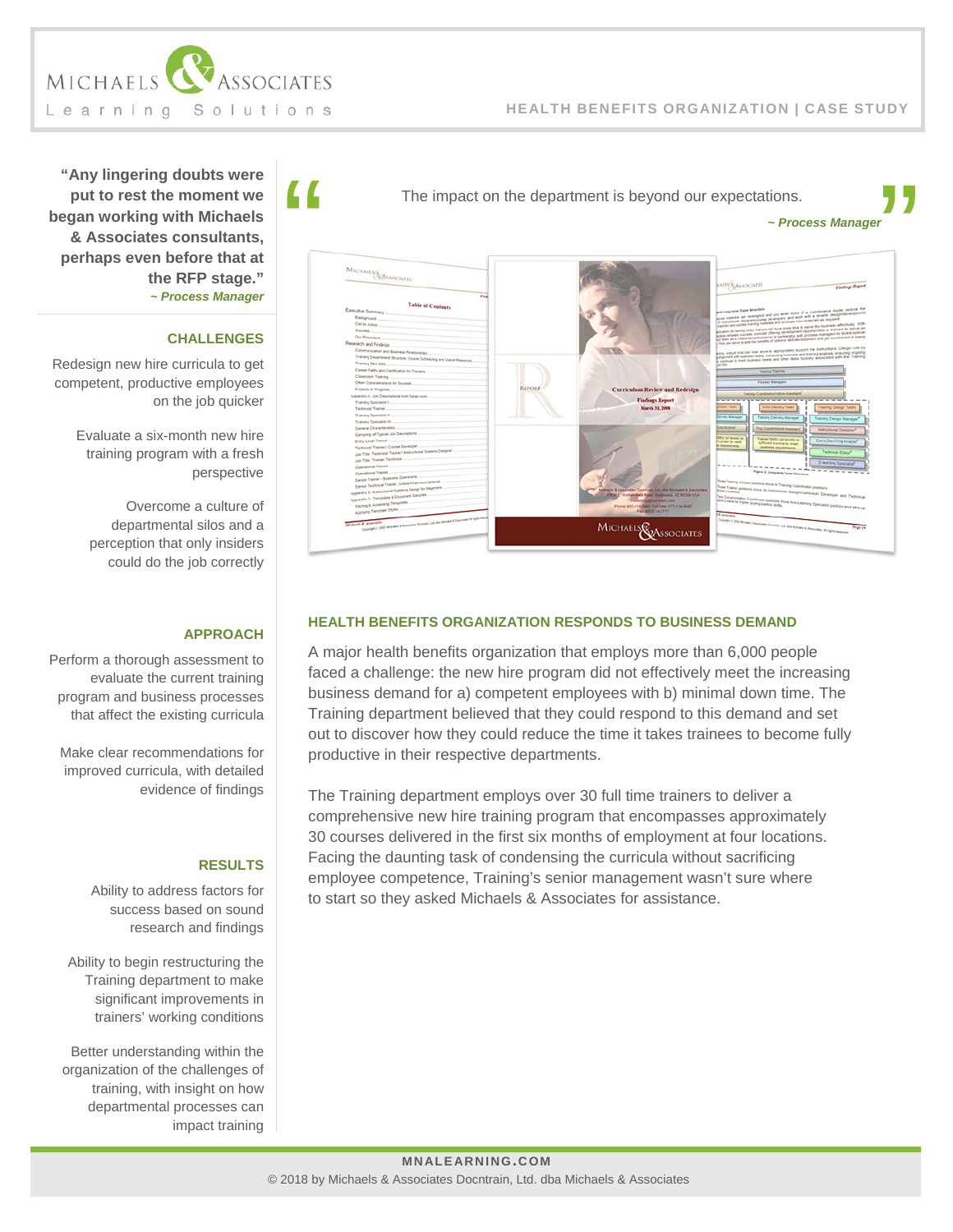

**"All the Michaels & Associates staff were models of professionalism, yet warm and personable."** *~ Process Manager*

"Michaels & Associates educated our learning team on the role and value of training in an organization such as ours. We've been able to use this knowledge to educate the business, open up partnerships that may not have existed before and improve partnerships that were already in place." *~ Process Manager*



# **A THOROUGH ASSESSMENT UNCOVERS OPPORTUNITIES TO MEET DEMAND**

To gain validation of their belief and an objective understanding of training needs, they asked Michaels & Associates to conduct a thorough assessment of the training program and business processes that impacted the overall curricula.

The assessment consisted of a series of interviews, observations and evaluation of the current curricula and materials. The goal was to identify factors impacting the design, development, implementation and maintenance of training courses and materials to determine ways to improve the program and ultimately reduce the length of training.

The interview and observation portion of the assessment took place in multiple locations over a total of 12.5 days. Interviews were conducted with trainers; Training management; existing representatives; documentation coordinators and various levels of Operations management from Claims, Membership and Billing and Customer Service. Classroom and job site observations filled in gaps and clarified information from interviews.

In addition to interviews and observations, Michaels & Associates consultants evaluated a wide variety of resources including job descriptions, metrics, online reference materials, training manuals, quizzes, skill checks, games, worksheets, course syllabi and informal job aids created by individuals to fill knowledge gaps and support memory. The consultants then analyzed the resources to determine whether they were job based, learner centered and effective.